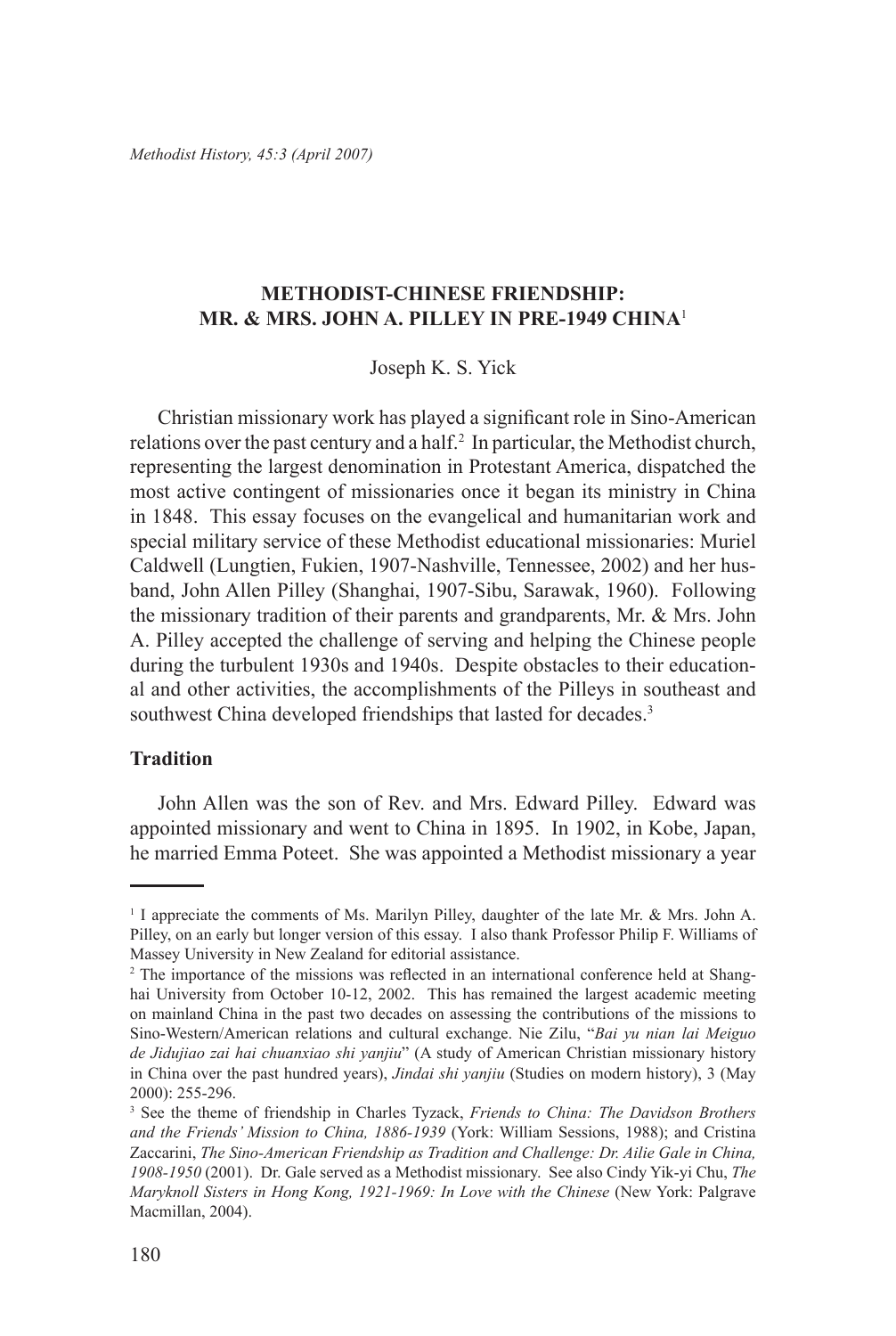earlier and dispatched to serve in that country. She died in Huchow in 1909, leaving four children. In 1911, Rev. Pilley married a fellow missionary, Emma Steger, who became "Pilley Mama." Edward had been an evangelist like Rev. Harry Caldwell, but instead of walking the rounds through his districts, he had a houseboat and traveled the canals of northern Chekiang province. Yet like Harry, Edward accepted the challenges of politics, serving as an intermediary between one of the local Chinese warlords and the government of Huchow when an army was threatening to sack the city in the early 1920s. Edward died in 1925; he and his first wife were buried in the Shanghai area. After the Communist conquest, zealots of the People's Republic dug up all the graves in the old foreign cemetery. "Pilley Mama" lived to be 91, and was buried in Nashville, Tennessee.<sup>4</sup>

Keeping some distance from the adventurous tiger-hunting and intriguing diplomatic and military careers of her father and three brothers, Muriel Caldwell and her husband John Pilley nonetheless also contributed to Sino-American friendship by focusing on education. Graduates of Oberlin College and Washington and Lee University respectively, they taught at the Shanghai American School (SAS, 1929-1934) and were married in 1931. Muriel had taught at Hua Nan College for a year before SAS in 1929. The couple then served at Anglo-Chinese College (ACC, 1935-1939) in Foochow as "contract teachers." These teachers bore a greater resemblance to present-day Peace Corps workers than to "missionaries"; they received a minimal salary from the school that hired them.<sup>5</sup>

### **Challenge and Friendship**

Scholars in Chinese studies often discuss the "Sino-American special relationship" in the late nineteenth and twentieth centuries. On the missionary issue, it usually referred to the general support of American missionaries for the Nationalist government in combating communists and foreign imperialists. However, it is not true that *all* (American) missionaries opposed the Japanese invasion of China in July 1937: "Some thought it would be good to restore law and order."6

The moral and political challenge of dealing with the Japanese aggression confronted the missionary Caldwells and the Pilleys. In July, 1937, Rev. and Mrs. Harry Caldwell; Mr. and Mrs. John Pilley; and Oliver and Morris Caldwell had a vacation at the summer house of the Pilleys, built by Rev. Edward Pilley, on Mokanshan in Chekiang Province. On July 12, a debate concerning the Christian attitude toward the Japanese offensive in

<sup>4</sup> Muriel Pilley, *The Hills of T'ang: Forty Years in South China* (Philadelphia, PA: Xlibris Corporation, 2001), 10, 19-20, 134-136.

<sup>5</sup> Joseph K. S. Yick, "Methodist Missionary Contributions to Intercultural Understanding and Diplomacy: The Caldwell Family in Foochow and Central Fukien, 1919-1949," *Methodist History*, 33:4 (July 1995): 246, esp. n. 30.

<sup>6</sup> Creighton Lacy's letter to the author, September 28, 1993.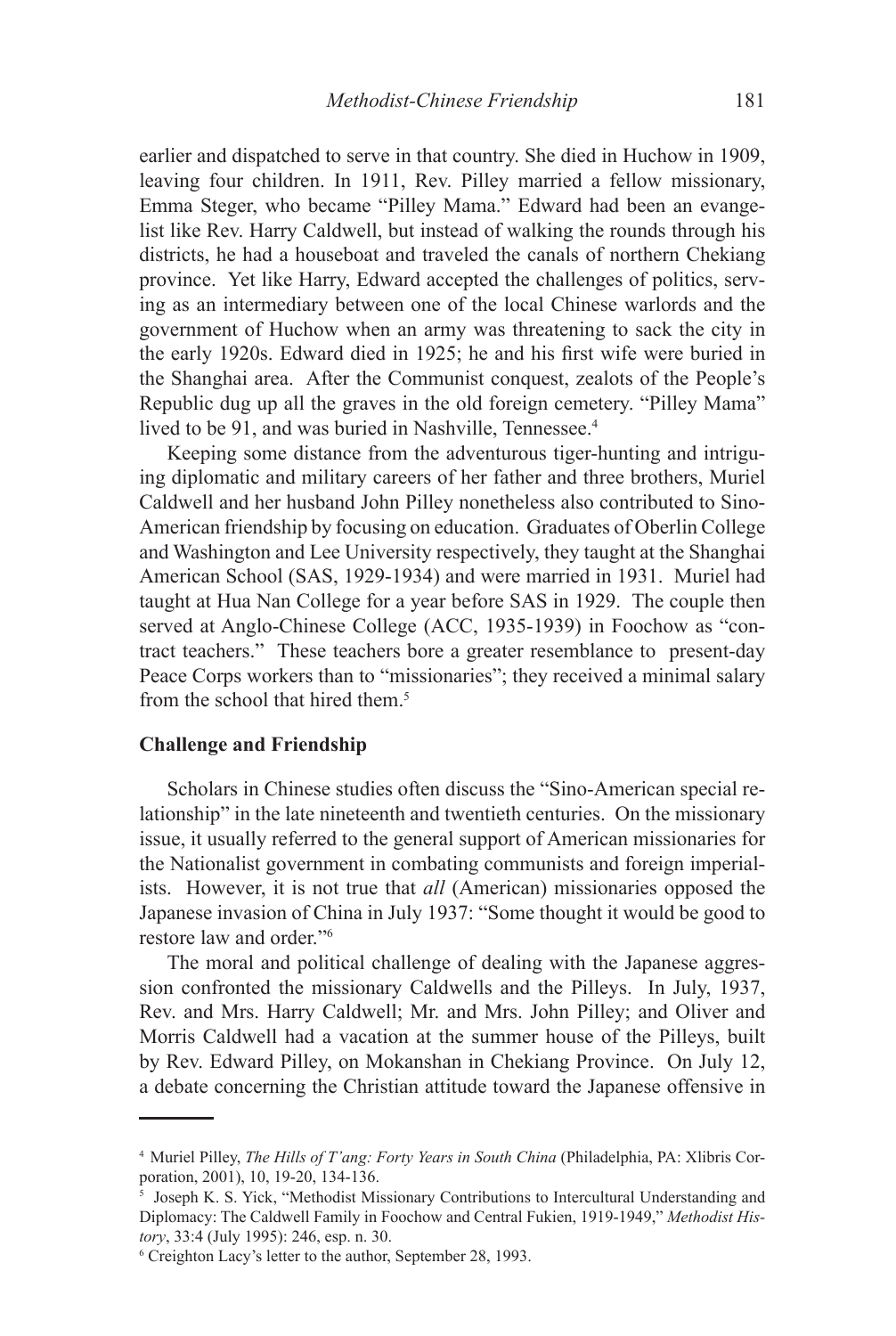China erupted. Mrs. Pilley started it by stating that "Henry Hitt Crane has an interpretation of Judas that I like."\* Dr. Crane (and Mrs. Pilley, too) was an uncompromising pacifist. "Jesus scourged the temple," declared Oliver. "Weatherhead and others feel that it was His personality, not force, that drove men out of the temple," Mrs. Pilley responded.\*\* Rev. Caldwell exclaimed, "I don't think that God wants the Japs to conquer China and bring in their heroin and prostitution!" John Pilley entered the argument with these words: "The position in Palestine was much the same when Jesus said 'Love your enemies'." "And he said, 'My peace I give unto you'," Morris added. Mrs. Pilley said: "He was also talking about families like ours. And if we want China to fight, how can we call ourselves Christians?" "Well!" snapped Rev. Caldwell. "You may not call me a Christian, but I do!" "I'm sick of people who pick on one of Jesus' sayings and interpret it alone," Oliver said, apparently excluding himself. The (well-known) solidarity of the Caldwells was temporarily cracked with the tensions of war that morning on July 12.7 John Caldwell was not present at the Pilley house that summer.

In perspective, the argument between "the doves and the hawks" among the Caldwells and the Pilleys over the Japanese aggressors in 1937 did not alter or diminish their fundamental sympathy and service for and friendship toward the Chinese nation and people. It was not surprising that after the Pearl Harbor Incident, both the hawkish Oliver Caldwell and the pacifist John Pilley became Office of Strategic Services (OSS, later CIA) agents to fight the Japanese. Above all, the pacifist Morris paid the ultimate price for helping the China's cause when his warplane crashed in the Pacific War.

In September 1939, the Pilleys returned to America with their son, Robin. Mr. Pilley enrolled at Peabody Teachers College and Scarritt in Nashville, received a M.A. degree in Education in August 1940, and was accepted (together with his wife) by the Methodist Board of Missions for teaching at ACC at Yangkow in the mountains of Fukien—a temporary wartime relocation.<sup>8</sup>

The Pilleys were back in Shanghai in the fall of 1940. Together with Rev. and Mrs. Harry Caldwell, the Pilleys "ran the Japanese blockade" on a small ship that flew a neutral flag. Without incident, they reached coastal Fukien. The Pilleys then began the study of Mandarin in Foochow. Muriel could already speak the Foochow dialect and John had grown up speaking Shanghainese. Knowing one or another of the Chinese languages broke down cultural barriers and paved the way to friendships. Of course, having

Editor's Note:

<sup>\*</sup> Henry Hitt Crane was a nationally famous Methodist preacher in the 1930's and 1940's and an outspoken pacifist.

<sup>\*\*</sup>Leslie Weatherhead, through his teaching in the field of psychology and writings, was one of the best-known British Methodist preachers, and also a pacifist.

<sup>7</sup> See Pilley, *The Hills of T'ang*, 141-143.

<sup>8</sup> Yick, "Methodist Missionary Contributions," 239; Pilley, *The Hills of T'ang*, 23, 25.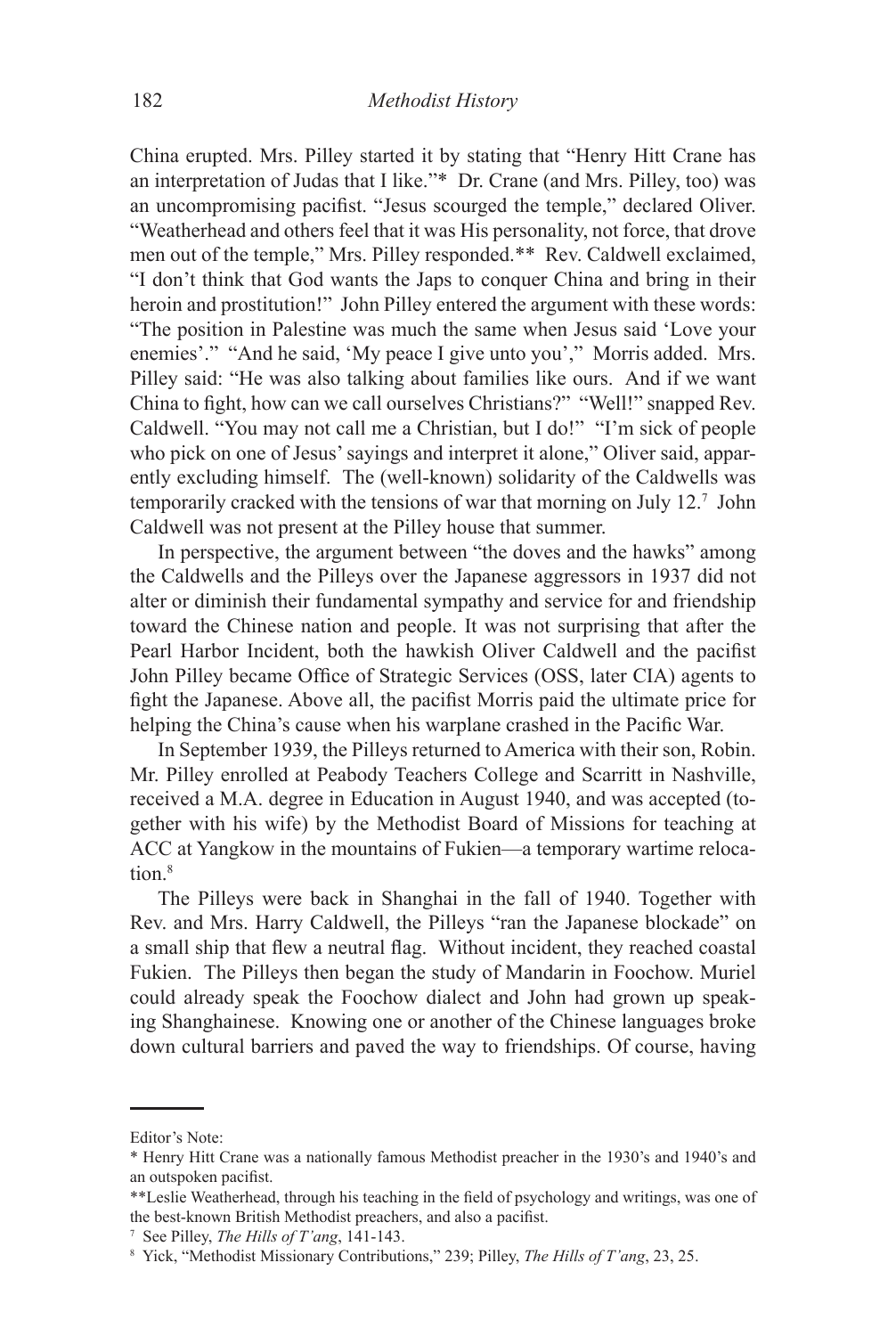grown up in China, they also felt ties closer to the Chinese people:9

The Japanese occupied Foochow for five months (April-September 1941) and interrupted the Pilleys' language studies. After the former withdrew, the Pilleys were able to rejoin the Anglo-Chinese College at Yangkow in late 1941. Until they left Fukien in 1944, the Pilleys shared hardships and lived in close contact with colleagues and students. It was a wonderful experience, which broke down cultural barriers and enhanced friendships. John worked with other teachers to persuade the mayor to deal in a scientific way with the ravaging bubonic plague. . . .<sup>10</sup>

After their arrival in India in August, 1944, the Pilleys were assigned by the Board of Missions in New York to work at Mt. Herman School, Darjeeling. In the following month, John Pilley volunteered to serve in the American Ground Army Service (AGAS), a part of the OSS, for fourteen months in Southwest China. He taught the people there about American fliers (who might be shot down). Later, Captain Pilley also traveled with Chinese coolies carrying essential war materials such as generators and radios over the mountains. As for Muriel Pilley and the children, they returned to Nashville in May 1945 via Melbourne and California. Mrs. Pilley studied at Peabody while waiting for the end of the Pacific War. Being a mother and a graduate student, she was also busy at church in Nashville. Having read a letter at the *Friendship* (emphasis added) Sunday School Class at McKendree Church about the many needs of ACC in Fukien, the Class members were happy to help. Since exchange at the time was a thousand Chinese dollars for one US dollar, it was easy to give a generous donation. Mrs. Pilley's Thousand Dollar Club was thus established and publicized at the *Tennessean*, the main local newspaper, through a good friend's introduction. Afterwards, donations poured in from other parts of Tennessee and other states. In June, 1946, she received her M.A. degree; in the following December, the Pilleys returned to Foochow and ACC. Donations to the Thousand Dollar Club helped purchase supplies, bibles, clothes for faculty and students at ACC, and other educational needs. The efforts of the Club (1946-1949) amounted to a concrete Methodist contribution to Sino-American friendship at ACC. At a personal level, Marilyn Frances, the youngest child of the Pilleys, was born in the fall of 1947. In May, 1949, the Pilleys fled Foochow because the Communists planned to arrest them. Mr. Pilley was denounced as "Public Enemy No. 1," for he had served in the OSS and was therefore assumed by the Maoists to be a spy. The China-born John was even condemned by the Communists as a "Han Gang," traitor to China!<sup>11</sup> Such a charge was also prompted by the general association of the Caldwells and Mr. Pilley with the United States government, army, and special service.

In Fukien, some colleagues, friends, and students of the Pilleys were

<sup>9</sup> Pilley, *The Hills of T'ang*, 18, 65, 72, 232-272.

<sup>&</sup>lt;sup>10</sup> Yick, "Methodist Missionary Contributions to Intercultural Understanding and Diplomacy," 247; see also Pilley, *The Hills of T'ang*, chaps. 5 and 6.

<sup>11</sup> Pilley, *The Hills of T'ang*, 10, 395, 415, chap. 7.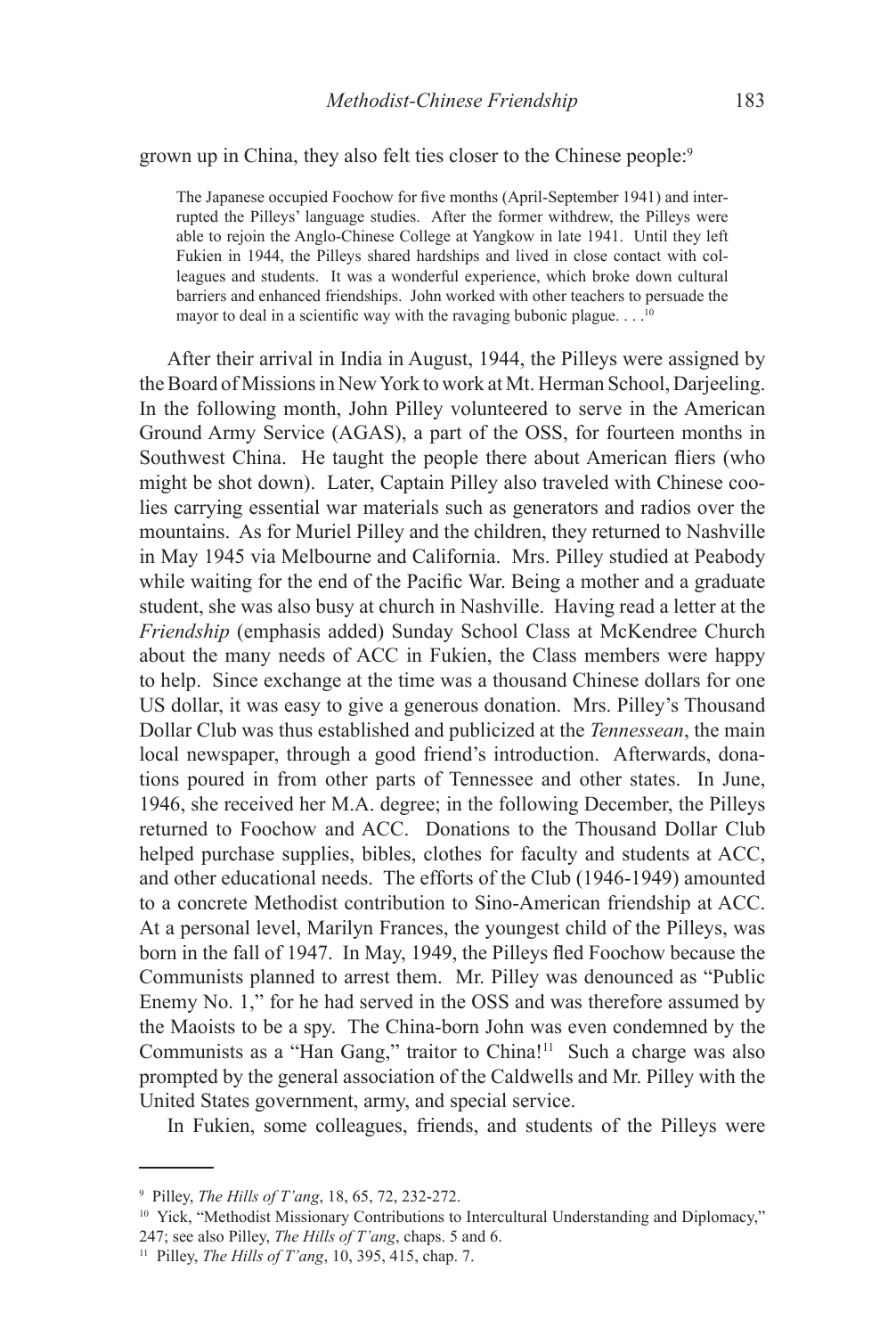memorable figures in terms of friendship and the challenges they faced. For example, Rev. Ling Ung Chung was on the faculty of ACC and served as its acting president from 1947-1948. One day in January of 1949, he visited the Pilleys to say "goodbye." He was leaving China to work in far away Borneo. He had been invited to be principal of a school in Sibu, nicknamed "little Foochow" because of the numerous hardworking Fukienese immigrants there. "I'll go first," said Ung Chung. In late April, the political situation in Foochow deteriorated so much that Methodist Bishop Carleton Lacy asked each missionary family to decide whether to go or stay. Praying for guidance, Mrs. Pilley came up with the idea that they should "go to Borneo." Mr. Pilley was told about the experience. "We would be still working with the Chinese," he said. In early May, an imprisoned Communist student of ACC was suddenly released by the Nationalist authorities in Foochow. He advised the Pilleys not to leave. The "Go to Borneo" call prevailed, however. The Pilleys left by *SS Heinrich Jessen* on May 14, 1949. They arrived in Hong Kong on the 16th. There they received a cable from the Board of Missions that approved their suggestion of teaching in the new high school where Ung Chung was principal. Then came a telegram in response to the Pilleys' letter to Ung Chung. "Welcome!"12

In Sibu, Mr. and Mrs. Pilley continued their work as educational missionaries. They also established an orphanage and a church. The Sino-American friendship between Rev. Ling Ung Chung and the Pilleys was inspirational. It helped the Pilleys to make the historic and wise decision of leaving Foochow in 1949 to serve and educate the Chinese in Sarawak. Just imagine what would have happened to the "Public Enemy No. 1" (announced after the Communist conquest of Foochow) and his family if the Pilleys had naively accepted a (Communist) friend's assurance that "these people [the new masters] will treat you [the Pilleys] right."<sup>13</sup> Consider the relatively moderate treatment of Bishop Carleton Lacy, who died under Communist detention in December, 1951.

Nguk Gi was a primary student at the Christian Herald Orphanage in Foochow. He became a top student at ACC. He subsequently graduated from Fukien Christian University at Foochow. During World War II, he served as an interpreter for American officers in Burma. Later, he taught at ACC and went to America for theological training. Mr. and Mrs. Pilley met this scholar and Christian leader. Their lives were intertwined not only in Foochow, but years later in Malaysia after Communists took over China. He became Chairman of the Sarawak Annual Conference, and retired after earning a Ph.D. from the Vanderbilt School of Divinity. He and the Pilleys had been longtime friends.<sup>14</sup>

Mr. and Mrs. Pilley were educational missionaries. They were serious

<sup>12</sup> Pilley, *The Hills of T'ang*, 543-551.

<sup>13</sup> John C. Caldwell, *China Coast Family* (Chicago: Henry Regnery), 222.

<sup>14</sup> Pilley, *The Hills of T'ang*, 124-128.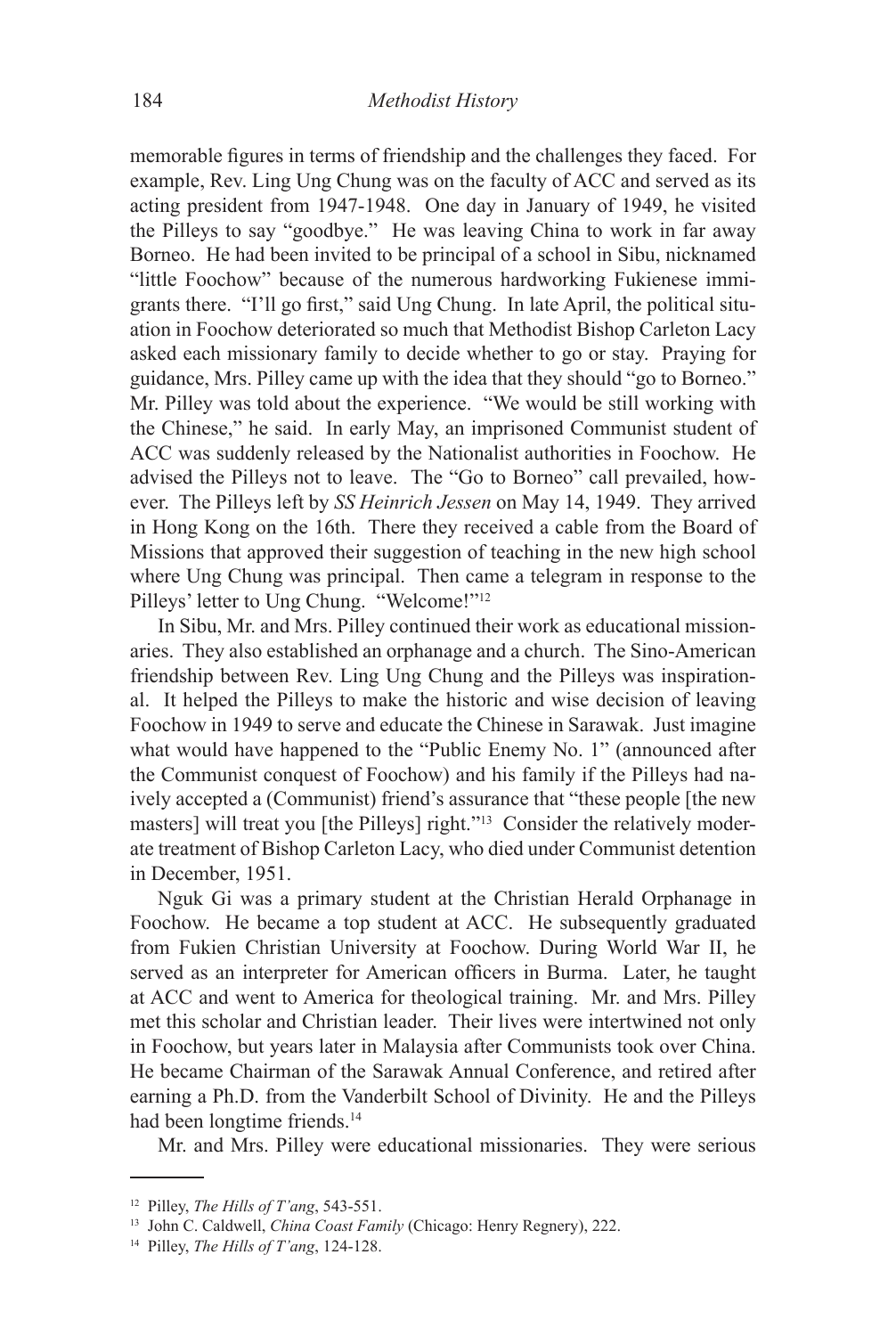about trying to convert Chinese (students) to Christianity. On one occasion, however, Mrs. Pilley expressed her disappointment over her failure to convert (Kenny) Ke Cik, an intense and unpredictable student of hers at ACC in Foochow during the late 1930s. Ke Cik's mother had died when he was eleven. His father, a military man, had married a prostitute. He was a dreamer, a poet, and deeply concerned about justice. Influenced by an antiforeign and anti-Christian classmate, Ke Cik resigned as the president of the school's YMCA. Violently patriotic, he declared the Japanese to be the arch villains of the universe. He had a special affection for Mrs. Pilley and called her "mother." She herself was especially drawn to him. She felt the heavy responsibility of attempting to lead Ke Cik to Jesus, especially as there was another teacher (Heng Ding), an avowed Communist at ACC, whom he greatly admired. Ke Cit and another student became at home with Mrs. Pilley in the summer of 1938. Later that year, he gave her a precious white porcelain vase with archaic calligraphy for her thirty-first birthday. Soon, the ACC evacuated to Yangkow.

The Pilleys saw him again in Foochow in 1946. By then he had suffered from an incurable stiff spine fused by arthritis. In 1989, Mrs. Pilley and her granddaughter, Andrea Jackson, visited China. In Foochow, she climbed the stairs to People's Liberation Army General Ke Cik's small fifth floor apartment. He was still unable to sit; had never married since the death of her girlfriend, Giong Si in Hong Kong in 1938. In spite of his loyalty to the Communist cause, the party had mistreated him (and numerous other cadres during the Cultural Revolution). When Ke Cik died in 1993, he left his "estate" to ACC, the school he had left before graduation—to become a young Communist.15 In addition, before he died, Ke Cik had continually donated ten *yuan* a month to ACC. It was a deeply moving example of generous alumni giving, because the donation was five percent of his entire pension while he had to pay over half his monthly retirement stipend for a housekeeper/cook.16

It must be emphasized that although Ke Cik never converted to Christianity, his monthly donation and last act of giving a bequest to the Methodist/Christian Anglo-Chinese College could prove that the efforts of the Pilleys were not totally in vain. After all, Ke Cik did not forget his positive experiences at ACC and his friendship with the Pilleys. Indeed, he had been torn between Christianity and Communism. Superficially, Heng Ding, the Communist teacher, had won Ke Cik over. In the end, however, Ke Cik's disillusionment with Communism or the party or both seemed to confirm Mrs. Pilley's judgment that he "had been close to accepting Jesus."<sup>17</sup>

Nevertheless, the Communist challenge did halt the Methodist and Christian missionary enterprise in China. The Chinese Communist Party

<sup>15</sup> Pilley, *The Hills of T'ang*, 167-170, 175, 185-188, 478, 482-483, 546.

<sup>&</sup>lt;sup>16</sup> Dr. Donald MacInnis and Xi-an Zheng, "Anglo-Chinese College Begins a New Phase in a Long History," 4, n.p., n.d.

<sup>17</sup> Pilley, *The Hills of T'ang*, 175, 499, 546.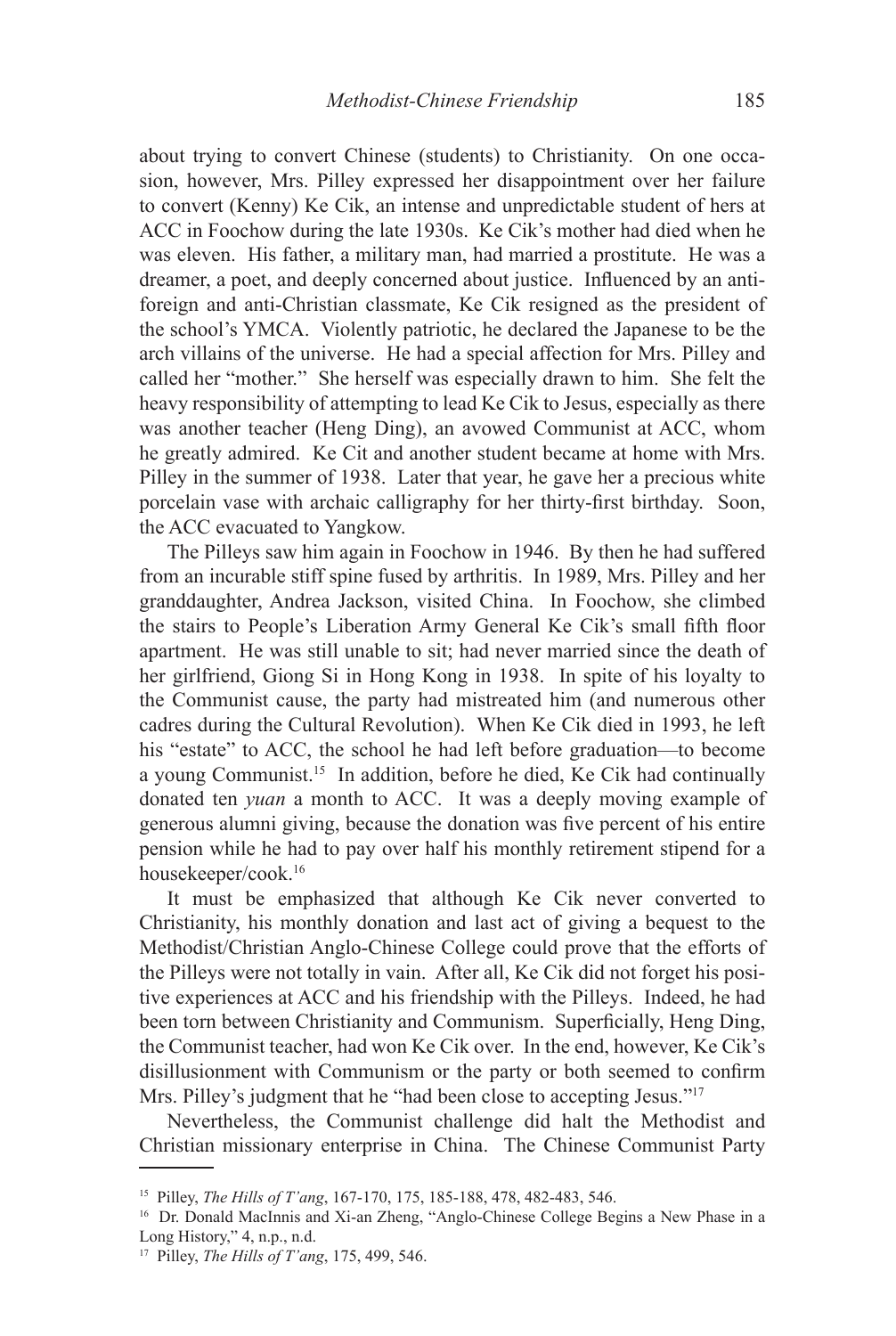had been active in Foochow and Fukien in the 1930s.<sup>18</sup> Some students at Foochow's missionary schools such as ACC were either communists or else fellow-travelers. They became more active during the Civil War period (1945-1949). In March, 1946, a strike occurred at ACC because of trouble between the students and bus drivers and police. Most of the students paraded into the center of the city. The police were outnumbered and intimidated, and wound up fleeing the city center. The strike had been instigated by Communist and left-wing students. The "shadow of Communism was growing," according to Mrs. Pilley. In December, 1947, there was a great fuss at ACC about a "Democracy Wall," inspired by Communist dissidents, who wanted to plaster critical comments on one of the buildings dubbed "Freedom of Speech," their subversive opinions of the Nationalist Government! The school would close rather than give permission for such activities. On December 31, the faculty met at the Pilleys' house to discuss plans for school—whom to kick out and other such unpleasant matters. "The Red Tide was flowing swiftly." In the end, the advancing Communist threat (and the deteriorating economic situation) played a key role in the Pilleys' decision to flee Foochow<sup>19</sup>

## **Obstacles**

Besides the Communist victory, there were other reasons for the failure of American missionaries to successfully respond to the challenges in China. According to Mrs. Pilley, a not insignificant reason was its own educational system in the host country. Until 1949, the best American school of Asia was the Shanghai American School, known as SAS to the thousands of Americans who attended it. The reputation of the school was such that its graduates (children of foreign missionaries, diplomats, businessmen, and Chinese, too) could easily enter the best American colleges and universities. But the SAS at first did not teach Chinese language or culture, because all students had to meet the requirements of U.S. colleges.<sup>20</sup> It was only during the last high school years that Chinese history was taught, and then only as an elective. It was even later in the mid-1930s that Chinese language courses were added to the curriculum, but still not as part of a required subject.<sup>21</sup> With such deficiency or lack of training in the language and culture of China even among some missionaries, the chance for them to convert "heathen" in the host country was slim. Worse still, nostalgic about their own culture, they created a little America about them, raising barriers between themselves and those they longed to serve.<sup>22</sup>

19 Pilley, *The Hills of T'ang*, 489, 519.

<sup>18</sup> Zeng Zhi, *Wo zai Gongchandang nei qishi nian* (I have been within the Chinese Communist Party for seven decades) (Hong Kong: Zhonghua ernu chubanshe, 1999), chaps. 5-6.

<sup>20</sup> Mrs. Pilley's oral remark to the author.

<sup>21</sup> Caldwell, *China Coast Family*, 76-77; Creighton Lacy's letter to the author, September 28, 1993.

<sup>22</sup> Pilley, *The Hills of T'ang*, 15-16.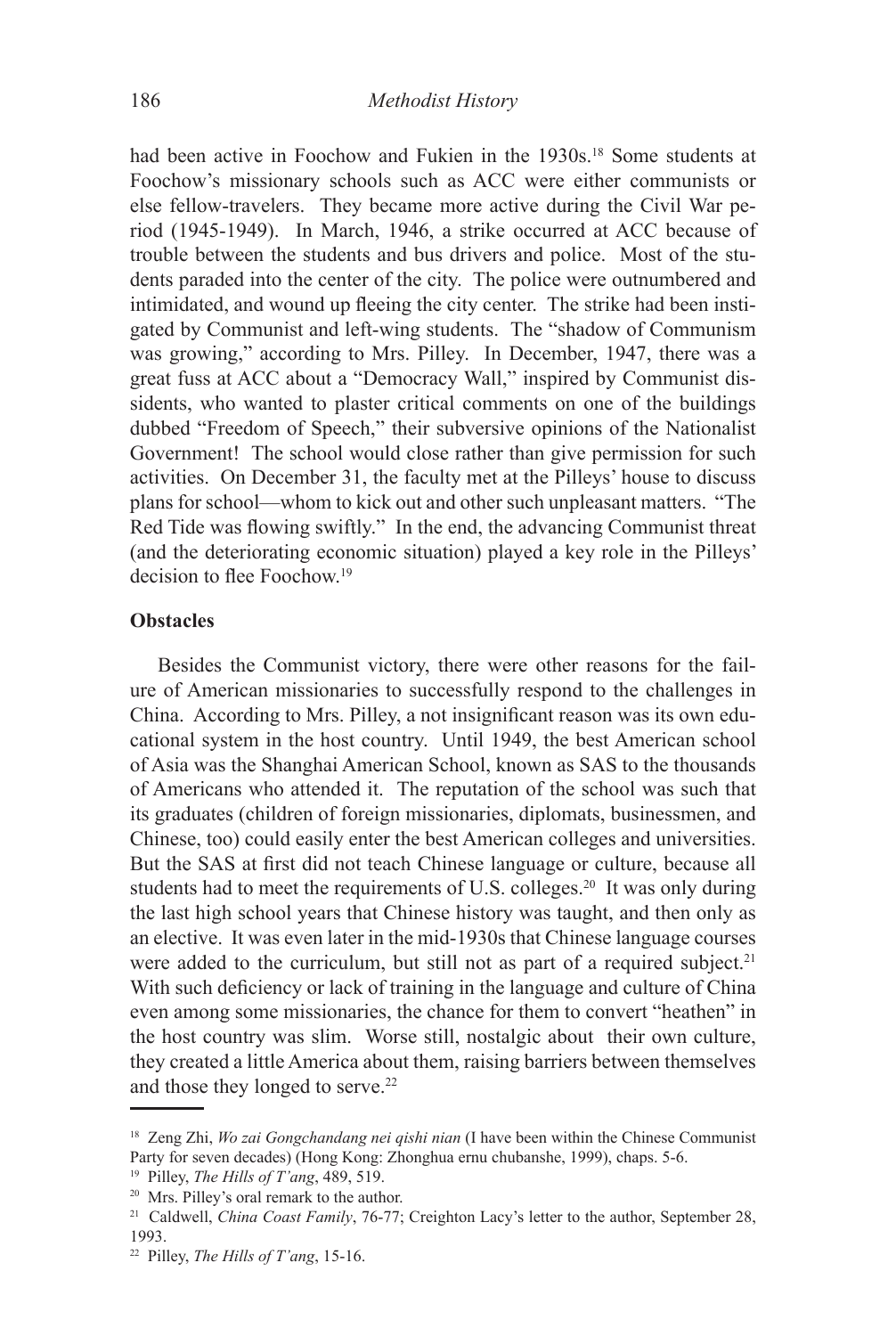Furthermore, it was certainly difficult to convince Chinese of the superiority of Christianity during the wartime years. In the early 1940s, a naval air intelligence officer asked the Methodist Rev. Carleton Lacy this question: "How does it feel to devote one's life to teaching Christian love to the Chinese and then have Christian Germany and Christian Italy engage in a brutal war with Christian Great Britain and Christian United States?" Lacy answered sadly, "If you will think for but a few moments, you can answer your question as well as I can."23

Other problems also aggravated American missionary work in China. For instance, until 1949 the home church, by its racial discrimination and its uncertain utterances concerning the important issues of civil rights, negated the message of the missionary. As for the missionaries, they were, after all, people subject to stresses. They also had human frailties; they were sometimes mutually critical, jealous, and unforgiving. According to Mrs. Pilley, however, spiritual power, God's love, and guidance could bring understanding and healing.24

In the November, 1936, issue of *Asia Magazine*, Pearl Buck published a negative article about missionaries. (Buck, a Pulitzer and Nobel Prize winning author, grew up in China in a Presbyterian missionary family and was an educational missionary from 1914 to 1933.) It was entitled "The Giants are Gone." She was referring to the missionaries of her father's time, whom she apparently disliked. She also criticized the "Weaklings" who followed. "The giants are gone. . . . that race of men and women with their leathery skins and hard mouths and bitter determined eyes. . . [those interminable mission meetings waged by] proud and quarrelsome and brave and intolerant [men and women shouting their] bitter words. . . weaklings [there is no taste in them]. . . ." Thinking of the hard work done by her father, Dr. J. E. Skinner and others, Mrs. Pilley answered her accusations in the *China Recorder* of Shanghai. She, professing as one of those "weaklings," did believe in what Buck advocated: "liberalizing education and *friendly* [emphasis added] relations and all such gentle, feeble things." Above all, she agreed with Buck that "The real story of life in a mission station has never been told. When it is told, it must be told with such vast understanding and tenderness and ruthlessness." Unfortunately, Buck did not tell such a story, Mrs. Pilley declared in December, 1936. Later in her 2001 memoirs, Mrs. Pilley admitted that her response to Buck's article was too bitter.25

Paradoxically, the emphasis on social, educational, and medical work, characteristic of liberal Protestant concerns beginning in the 1920s, was discernible among women missionaries in China. For women, piety and service were synonymous. Although most missionaries were astounded by Pearl Buck's highly critical remarks about the missionaries, they actually shared

<sup>23</sup> Byron R. Winborn, *Wen Bon: A Naval Air Intelligence Officer Behind Japanese Lines in China* (Denton, Texas: University of North Texas Press, 1994), 122.

<sup>24</sup> Pilley, *The Hills of T'ang*, 15, 538.

<sup>25</sup> Pilley, *The Hills of T'ang*, 119-122.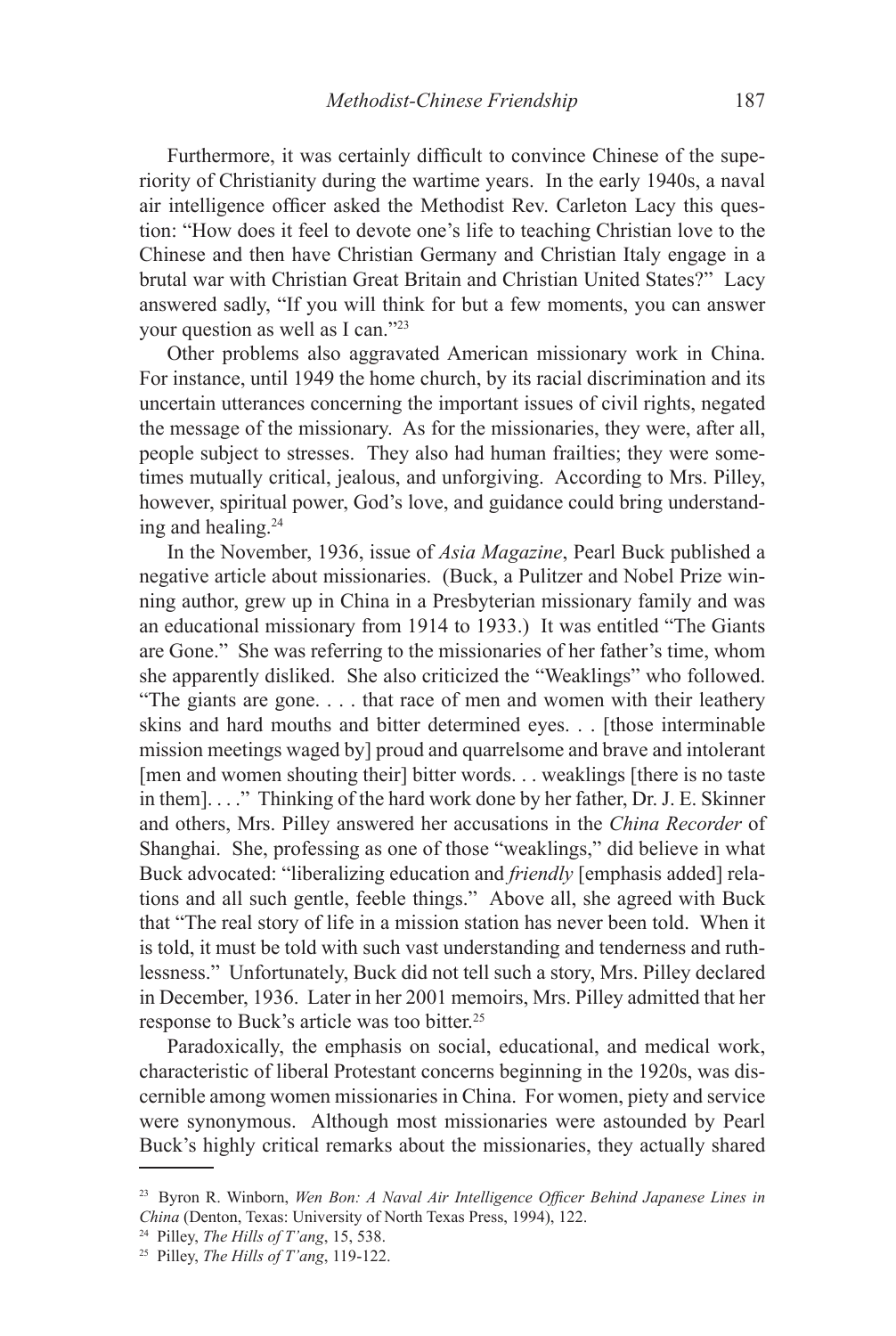many of her values, viewing their missionary goal to be the improvement of understanding between East and West.26

In her memoirs, Mrs. Pilley occasionally expressed her weaknesses in faith and spirit and the guilt of peace and enjoyment while the world around her was miserable and unhappy with the phrase, "Fiddling while Rome burned." In the end, concrete work proved that she (and her family members) had been "assertive, social-reform oriented, Christ-centered" Methodist educational missionaries. In addition, according to Professor Cristina Zacarini, Dr. Ailie Gale provided exemplary service to the Chinese people in the name of female piety. Gale devoted her life to the Methodist ministry in China from 1908-1950, building her work around educational and medical projects in three locations. She draped her activities in the public sphere with the respectability of female piety and Christian evangelism. Mrs. Pilley was not a medical missionary, but she also demonstrated the union of female piety and Christian evangelism in her educational work.

Like the Caldwells, the Pilleys were "country missionaries" determined to spread the Gospel and to win souls, but they did not adhere to the doctrine of separation of church and state, and carried out the strategy of "Social Gospel." Through educational and humanitarian efforts, good civic behavior, and special military service, the Pilleys created a positive image of Americans. The legacy of the Pilleys was that like the Caldwells, they were trusted missionaries and were welcomed as Americans and friends by numerous Chinese.27 In the end, even Japanese aggression, the Communist challenge, and other obstacles to the Christian enterprise still could not prevent the traditional missionary and educational work of the Pilleys from fostering friendship in pre-1949 China.

### **Epilogue**

Like many other American and Western missionaries, Mr. and Mrs. John Pilley never returned to serve as missionaries in Communist China.<sup>28</sup> After Mr. Pilley's tragic death in 1960, Mrs. Pilley left with her younger daughter Marilyn for Nashville, where she taught English at Tennessee Preparatory School and at Belmont College until her mandatory retirement at age 65. Mrs. Pilley had received many letters of deep appreciation from her former

<sup>26</sup> Cristina Zaccarini's review of Lian Xi's *The Conversion of Missionaries: Liberalism in American Protestant Missions in China, 1907-1932* (University Park: Pennsylvania State University, 1997) in H-Net Book Review (July 1997), 4.

<sup>27</sup> Caldwell, *China Coast Family*, back flap.

<sup>&</sup>lt;sup>28</sup> The parents of Mrs. Pilley could not return to China. The respected Claude and Margaret Thomson of the Presbyterian Church shared the same experience; see Winthrop Knowlton, *My First Revolution* (White Plains, New York: EastBridge, 2001), 2, 140. The Methodist enterprise in Fukien and elsewhere did not end in 1949, however. Scores of American missionaries, including Bishop Carleton Lacy and his son Rev. Creighton Lacy, stayed and continued work until late in 1950. The outbreak of the Korean War in the summer of 1950 precipitated the withdrawal of most remaining missionaries.